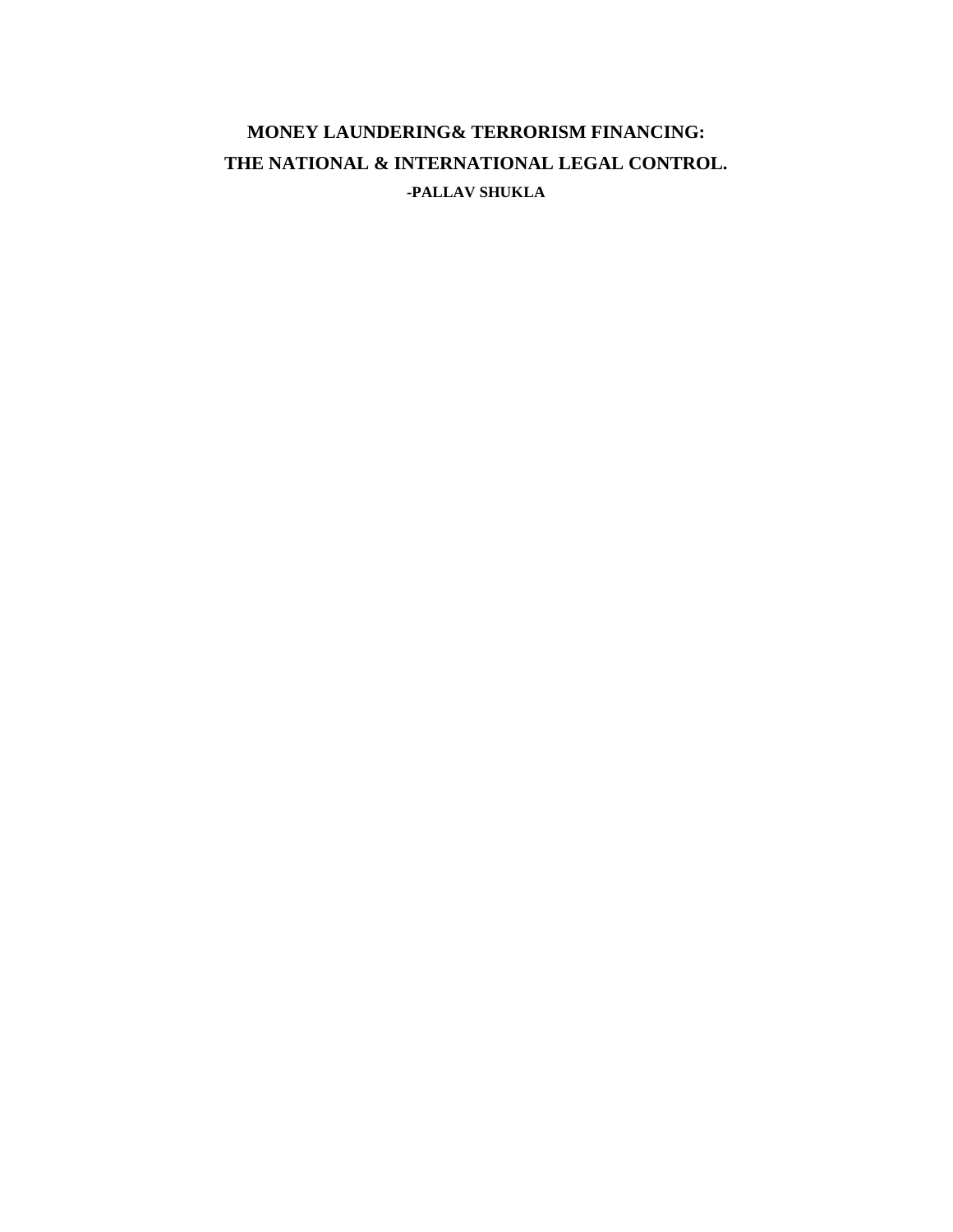#### **TABLE OF CONTENTS**

| 1. INTRODUCTION: 33 |  |
|---------------------|--|
|                     |  |
|                     |  |
|                     |  |
|                     |  |
|                     |  |
|                     |  |
|                     |  |
|                     |  |
|                     |  |
|                     |  |
|                     |  |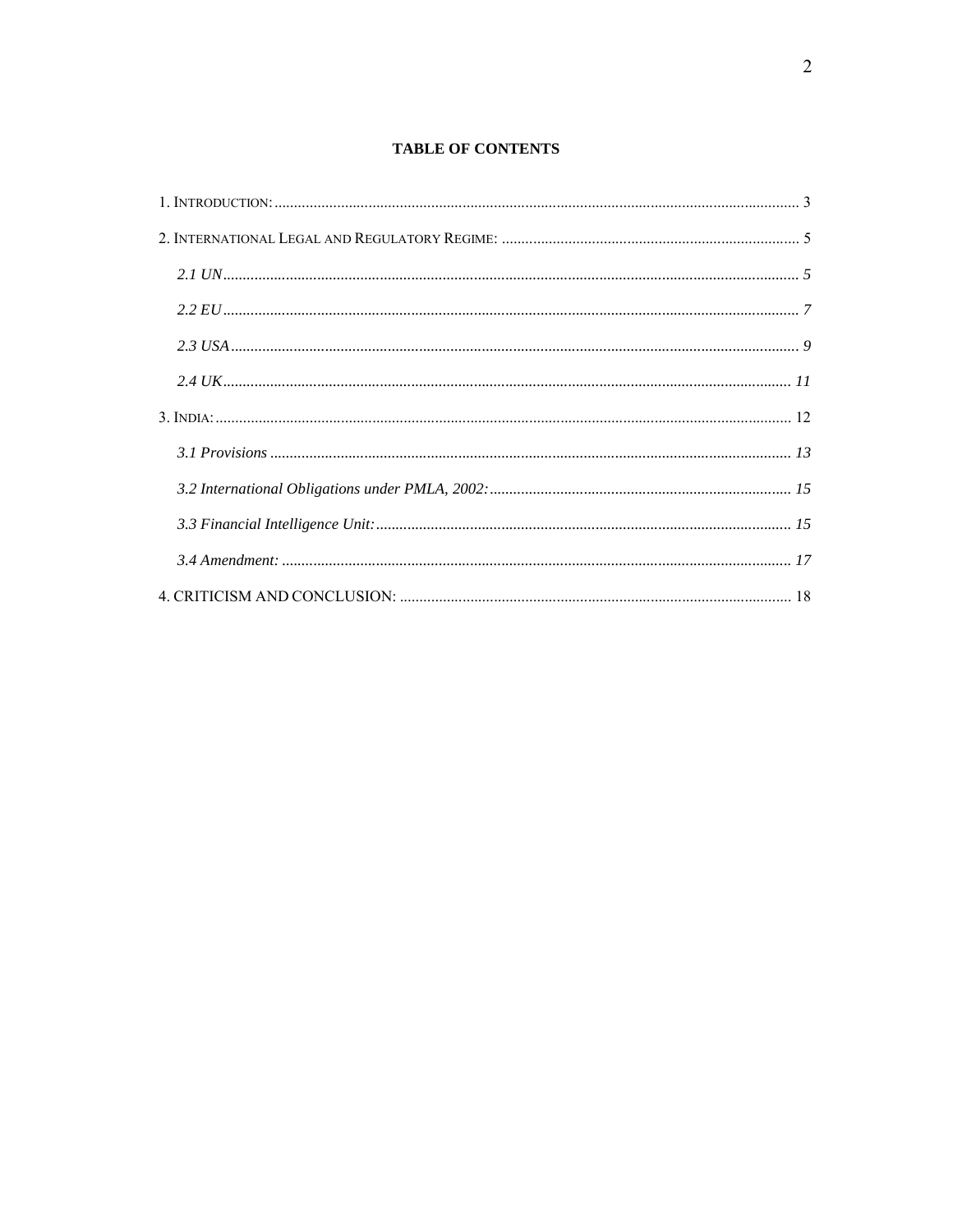## *1. Introduction:*

Corruption, which can be broadly defined as the abuse of organization power for personal interests, undermines democracy and the rule of law because it engenders among the public a loss of trust in public institutions. It distorts the economy, discourages investment, including foreign investment, and hampers both the internal market and international trade. $<sup>1</sup>$ </sup>

Money-laundering is the process by which criminal proceeds are 'cleaned' so that their illegal origins are hidden.<sup>2</sup> It is the criminal practice of filtering ill-gotten gains or "dirty" money through a series of transactions, so that the funds are "cleaned" to look like proceeds from legal activities.<sup>3</sup> Money laundering is driven by criminal activities and conceals the true source, ownership, or use of funds. The International Monetary Fund has stated that the aggregate size of money laundering in the world could be somewhere between 2 and 5 percent of the world's gross domestic product, about \$800 billion - \$2 trillion in current US dollars.<sup>4</sup>

There have been a number of developments in the international financial system during recent decades that have made the three F's-finding, freezing and forfeiting of criminally derived income and assets-all the more difficult. These are the *dollarization<sup>5</sup>* of black markets, the general trend towards financial deregulation, and the progress of the Euro market and the proliferation of financial secrecy havens.<sup>6</sup>

<sup>1</sup> *Chasing white collar crime across the European Union single market.* Available at http://ec.europa.eu/justice\_home/fsj/crime/economic/fsj\_crime\_economic\_en.htm. Accessed on 5th November, 2008.

<sup>2</sup> *EU putting a stranglehold on dirty money*. Available at

http://ec.europa.eu/justice\_home/fsj/crime/laundering/fsj\_crime\_laundering\_en.htm. Accessed on 5th November, 2008.

<sup>3</sup> *Money Laundering: A Banker's Guide to Avoiding Problems.* Office of the Comptroller of the Currency, Washington DC December 2002.

<sup>4</sup> *Money Laundering: A Banker's Guide to Avoiding Problems.* Office of the Comptroller of the Currency, Washington DC December 2002.

<sup>&</sup>lt;sup>5</sup> The use of the United States dollar in transactions.

<sup>6</sup> *Money Laundering and Globalisation,* Available at http://www.unodc.org/unodc/en/moneylaundering/globalization.html. Accessed on 15<sup>th</sup> October, 2008.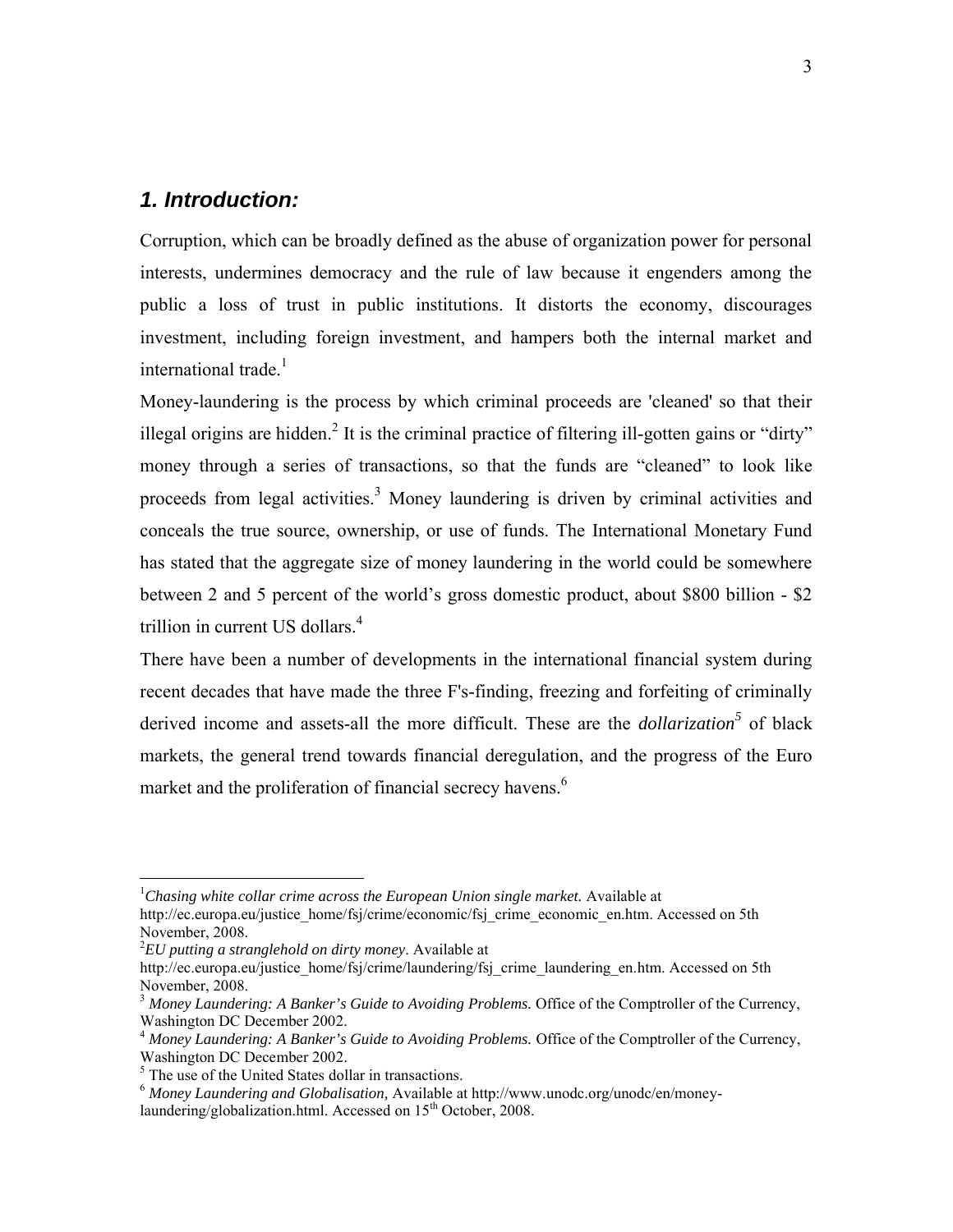Fuelled by advances in technology and communications, the financial infrastructure has developed into a perpetually operating global system in which *megabyte money*<sup>7</sup> can move anywhere in the world with speed and ease.<sup>8</sup>

Because they deal with other people's money, financial institutions rely on a reputation for probity and integrity. A financial institution that is revealed to have assisted in the laundering of money will be shunned by legitimate enterprise. An international financial centre that is used for money-laundering can become an ideal financial haven.<sup>9</sup> Developing countries that attract "dirty money" as a short-term engine of growth can find it difficult, as a consequence, to attract the kind of solid long-term foreign direct investment that seeks stable conditions, good governance and which can help them sustain development and promote long-term growth. Money-laundering can erode a nation's economy by changing the demand for cash, making interest and exchange rates more volatile, and by causing high inflation in countries where criminal elements are  $\frac{10}{10}$  business.<sup>10</sup>

Most disturbing of all, money-laundering empowers corruption and organized crime. Corrupt public officials need to be able to launder bribes, kick-backs, public funds and, on occasion, even development loans from international financial institutions. Organized criminal groups need to be able to launder the proceeds of drug trafficking and commodity smuggling. Terrorist groups use money-laundering channels to get cash to buy arms. The social consequences of allowing these groups access to the capacity to launder money can be disastrous. Taking the proceeds of their crimes from corrupt public officials, traffickers and organized crime groups is one of the best ways to stop them in their tracks. $11$ 

In recent years, the international community has become more aware of the dangers that money-laundering poses in all these areas, and many governments and jurisdictions have

 $<sup>7</sup>$  Money in the form of symbols on computer screens.</sup>

<sup>8</sup> *Money Laundering and Globalisation,* Available at http://www.unodc.org/unodc/en/moneylaundering/globalization.html. Accessed on  $20<sup>th</sup>$  October, 2008.

<sup>&</sup>lt;sup>9</sup>*Introduction to Money-Laundering.* Available at -http://www.unodc.org/unodc/en/money-<br>laundering/introduction.html. Accessed on 1<sup>st</sup> November. 2008.

<sup>&</sup>lt;sup>10</sup> *Introduction to Money-Laundering.* Available at -http://www.unodc.org/unodc/en/money-laundering/introduction.html. Accessed on 1<sup>st</sup> November, 2008.

<sup>&</sup>lt;sup>11</sup>Introduction to Money-Laundering. Available at -http://www.unodc.org/unodc/en/moneylaundering/introduction.html. Accessed on 1<sup>st</sup> November, 2008.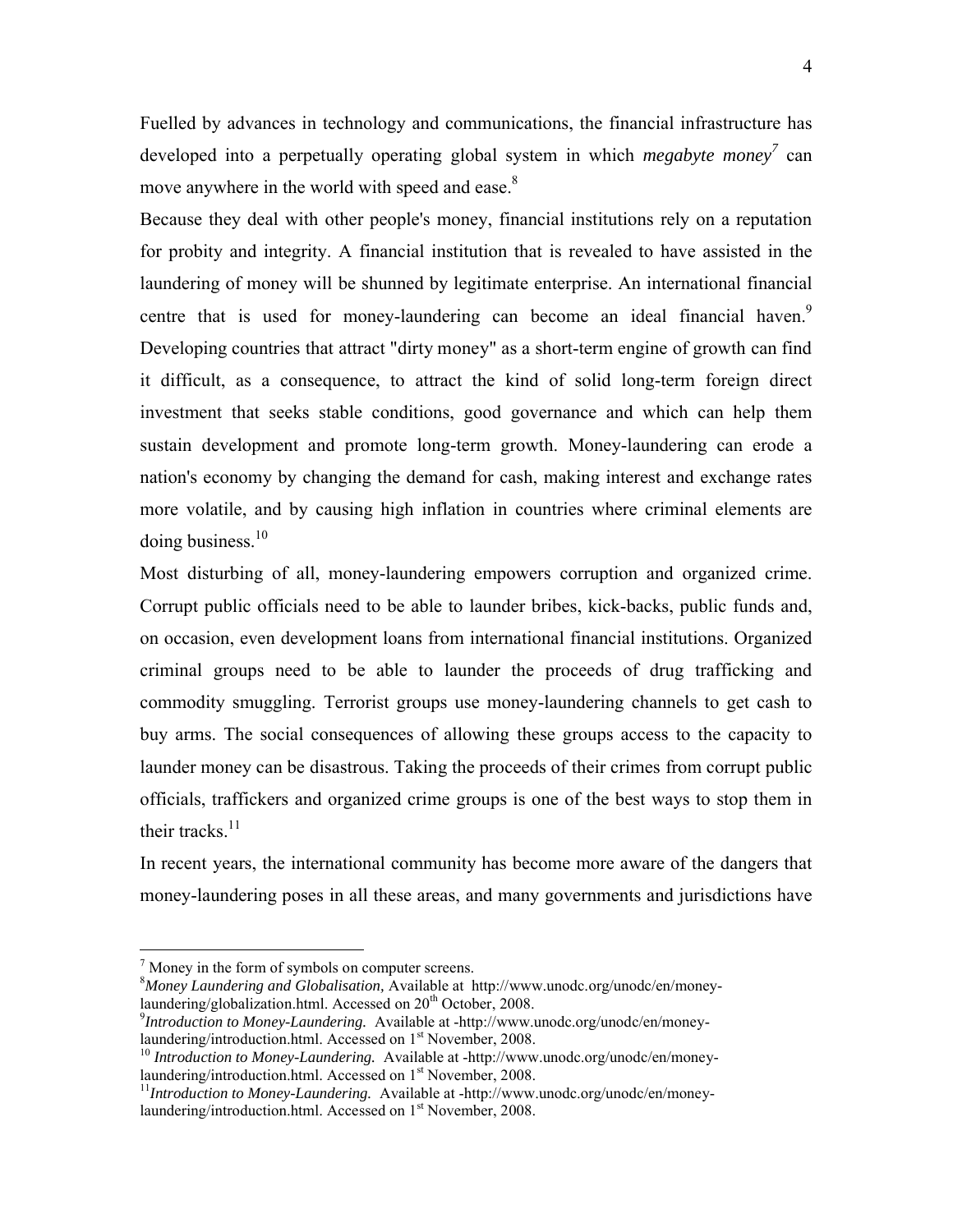committed themselves to taking action. The United Nations and the other international organizations are committed to helping them in any way they can**.** 12

Indian government and economy is deeply infested with corruption and crime. Adding to this is the menacing face of terrorism. Each of these evils are directly related to, and fuelled by money laundering. In the current scenario, it is imperative for India to develop a stringent legal and regulatory mechanism. The study of the public policy and regulatory regime in India is a matter of interest for jurists and economists alike.

The paper gives a brief overview of the public policy and legal framework of the UN, the EU and also discusses the laws and role of enforcement agencies in the UK and the US. Further, the recent Prevention of Money Laundering Act of 2002 is discussed and a critical analysis of the powers and functions of the Financial Intelligence Unit are also looked into.

## *2. International Legal and Regulatory Regime:*

Money Laundering is an increasingly international phenomenon. There have been efforts by the UN and the EU to regulate and curb money laundering and financial crimes.

## **2.1 UN**

 $\overline{a}$ 

The Anti-Money-Laundering Unit (AMLU) of the United Nations Office on Drugs and Crime (UNODC) is responsible for carrying out the Global Programme against Money-Laundering (GPML), established in 1997 in response to the mandate given by the 1988 Convention against Illicit Traffic in Narcotic Drugs and Psychotropic Substances. The Unit's mandate was strengthened in 1998 by the Political Declaration and Action Plan against Money-Laundering of the UNGASS (United Nations General Assembly Special Session), which broadened its remit beyond drug offences to all serious crime. GPML's broad objective is to strengthen the ability of Member States to implement measures in anti-money- laundering and countering the financing of terrorism (AML/CFT) and to assist them in detecting, seizing and confiscating illicit proceeds, as required under UN related instruments and worldwide accepted standards by providing

<sup>&</sup>lt;sup>12</sup> *Introduction to Money-Laundering.* Available at -http://www.unodc.org/unodc/en/moneylaundering/introduction.html. Accessed on 1<sup>st</sup> November, 2008.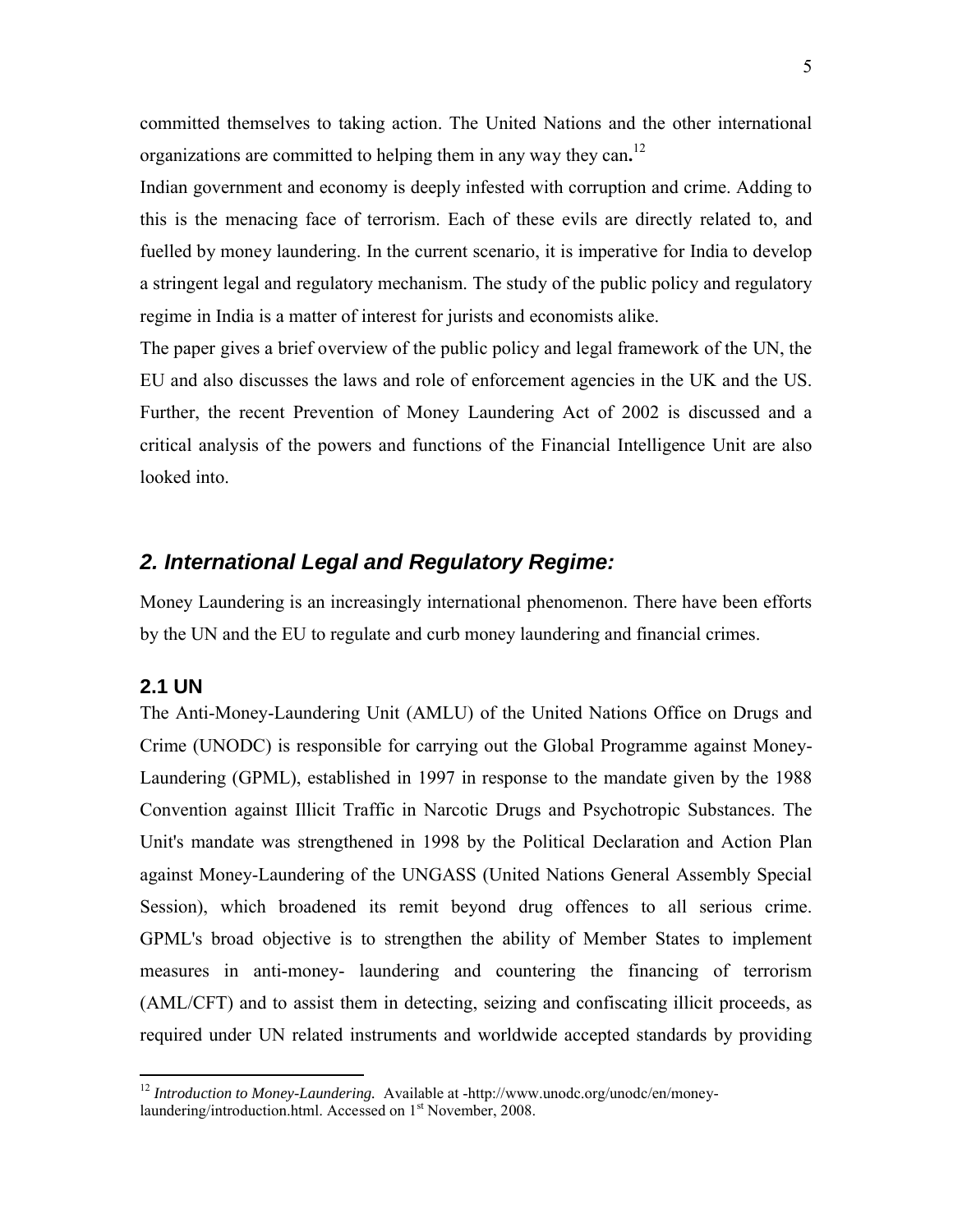relevant and appropriate technical assistance upon request from States.<sup>13</sup> GPML encourages AML/CFT policy development, monitors and analyses the problems and responses, raises public awareness about money-laundering and financing of terrorism, and acts as a coordinator of joint AML/CFT initiatives by the United Nations with other international organizations.<sup>14</sup>

Member states should criminalize money laundering on the basis of the 1988 United Nations Convention against Illicit Traffic in Narcotic Drugs and Psychotropic Substances (the Vienna Convention) and the 2000 United Nations Convention on Transnational Organized Crime (the Palermo Convention).<sup>15</sup>

They must also apply the crime of money laundering to all serious offences, with a view to including the widest range of predicate offences. Predicate offences may be described by reference to all offences, or to a threshold linked either to a category of serious offences or to the penalty of imprisonment applicable to the predicate offence<sup>16</sup>, or to a list of predicate offences, or a combination of these approaches.<sup>17</sup>

Three further Conventions have been adopted / specify provisions for AML/CFT related crimes:

1. International Convention for the Suppression of the Financing of Terrorism (1999),

2. UN Convention against Transnational Organized Crime (2000), and

3. UN Convention against Corruption (2003).

Also, the UN Security Council Resolutions 1267(1999), 1373(2001), 1540(2004),

1566(2004), and 1624(2005) call on UN Member States to combat terrorism, including financing of terrorism. The Security Council stated that it, "Strongly urges all Member States to implement the comprehensive, international standards embodied in the Financial

<sup>14</sup>Objectives of the Global Programme against Money-Laundering (GPML), Available at

 $^{13}$  For details see http://www.unodc.org/unodc/en/money-laundering/index.html. Accessed on  $10^{th}$  October, 2008/

http://www.unodc.org/unodc/en/money-laundering/programme-objectives.html. Accessed on 12<sup>th</sup> October, 2008.

<sup>&</sup>lt;sup>15</sup>An Overview of the UN Conventions and Other International Standards Concerning Anti-Money *Laundering and Countering the Financing of Terrorism*, UN Office on Drugs and Crime. Vienna, January 2007.

<sup>&</sup>lt;sup>16</sup> Threshold approach

<sup>&</sup>lt;sup>17</sup> An Overview of the UN Conventions and Other International Standards Concerning Anti-Money *Laundering and Countering the Financing of Terrorism*, UN Office on Drugs and Crime. Vienna, January 2007.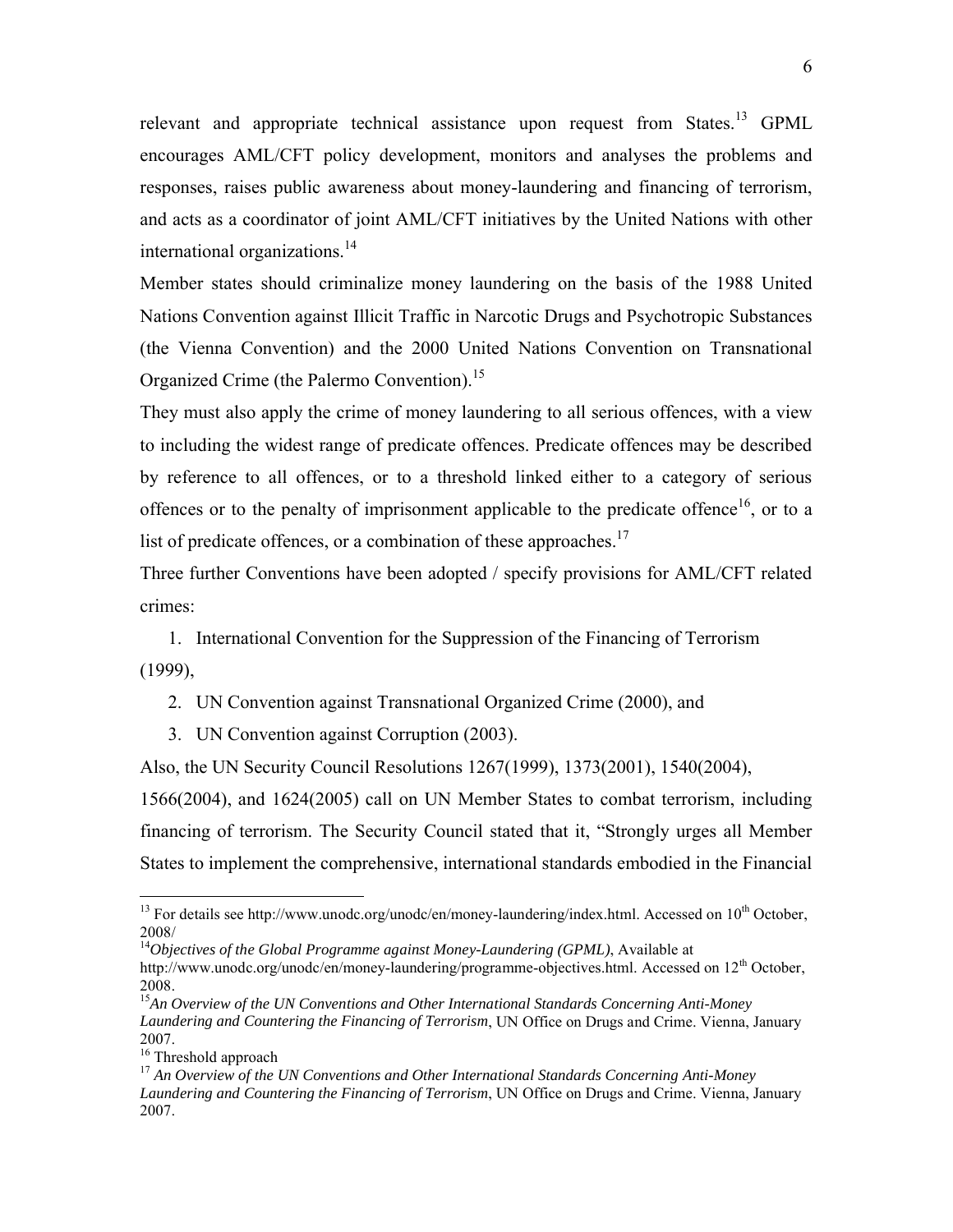Action Task Force's (FATF) Forty Recommendations on Money Laundering and the FATF Nine Special Recommendations on Terrorist Financing."<sup>18</sup>

## **2.2 EU**

While law-abiding citizens enjoy numerous benefits from the European single market, white collar criminals see advantages that they can exploit for their own selfish and antisocial behavior. Furthermore, they perceive a low risk of being caught and punished under an elaborate network of different legislative systems, which are easier to dodge than a judicial complex set up for a single nation State. Economic and financial crime has become a serious and growing threat. High priority is being given to tackling the problem.<sup>19</sup>

The Member States of the European Union have identified the fight against financial crime (money-laundering, corruption, euro counterfeiting, counterfeiting of goods, trafficking in high-value goods and serious economic crime) as a top priority.

The European Council of Tampere<sup>20</sup> was devoted to Justice and Home Affairs issues and it stated, "Money laundering is at the very heart of organized crime. It should be rooted out where ever it occurs. The European Council is determined to ensure that concrete steps are taken to trace, freeze, seize and confiscate the proceeds of crime".<sup>21</sup> Several EU Action Plans on the prevention and control of organized crime have asked the Commission and the Member States to develop a multidisciplinary approach towards the phenomenon of corruption.

Money-laundering is at the heart of practically all criminal activity. It has been given strategic priority at European Union (EU) level. A decision was adopted by the EU Council of ministers concerning arrangements for cooperation between financial intelligence units of the member states. The Europol convention was extended to money laundering in general, not just drugs related. A framework decision on money laundering, dealing with the identification, tracing, freezing and confiscation of criminal assets and

 $18$ Resolution 1617 (2005) of the UN Security Council

<sup>&</sup>lt;sup>19</sup> Chasing white collar crime across the European Union single market, Available at http://ec.europa.eu/justice\_home/fsj/crime/economic/fsj\_crime\_economic\_en.htm. Accessed on 1<sup>st</sup> November, 2008.

<sup>&</sup>lt;sup>20</sup> 15-16 October, 1999

<sup>21</sup>*EU putting a stranglehold on dirty money* , Available at

http://ec.europa.eu/justice\_home/fsj/crime/laundering/fsj\_crime\_laundering\_en.htm. Accessed on 1<sup>st</sup> November, 2008.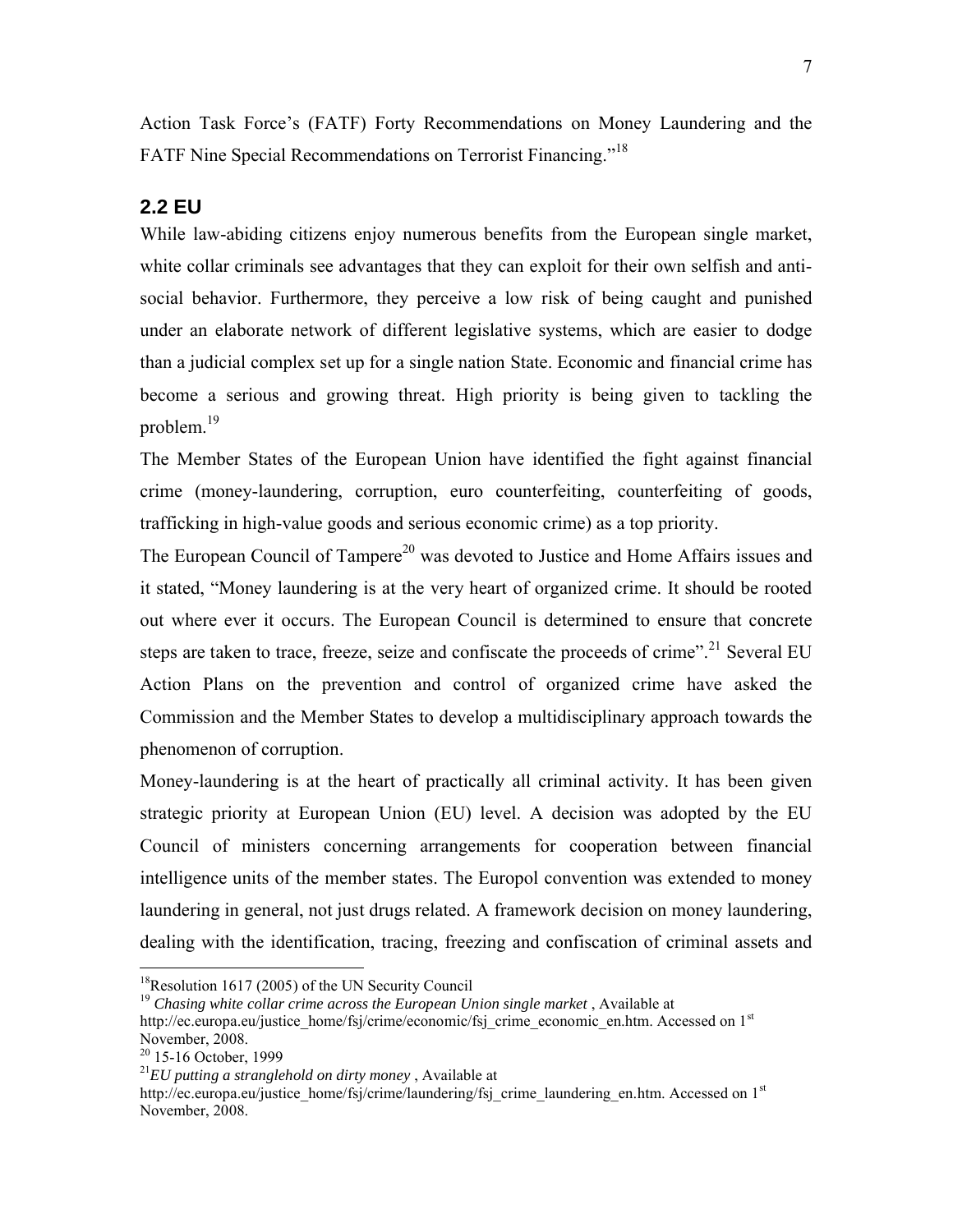the proceeds of crime has also been adopted. The EU member states have signed the protocol to the convention on mutual assistance in criminal matters between the member states. A second anti-money laundering directive was agreed, widening the definition of criminal activity giving rise to money laundering to include all serious crimes, including offences related to terrorism. A framework decision is pending on the execution in the EU of orders freezing property or evidence, the scope of which is to be extended to terrorist-related crimes**.**

For the first time ever, the Ministers of the EU Council of Finance and Justice and Home Affairs met at a joint meeting in October 2000 and decided on arrangements for cooperation between financial intelligence units of the Member States and a Council Act of November 2000 amending the terms of the Europol Convention to extend the competence of Europol to money-laundering in general, not just drugs-related moneylaundering. Since then, the EU has been actively pursuing the war against financial crime by fostering greater cooperation and engagement of Member States and through its Directives that are obligatory for the Member States to incorporate in their local laws on money laundering and financial crime.

The European Commission is a member of the Financial Action Task Force and participates fully in international bodies such as the OECD and the Council of Europe.<sup>22</sup> The Commission has also negotiated on behalf of the EU in respect of the relevant money-laundering provisions of the United Nations Convention on Transnational Organized Crime.<sup>23</sup>

As a result of an integrated Europe wide framework and the ever increasing use of the internet for commercial and financial transactions, it has become imperative for the EU to track the financial transactions and bank operations of the citizens and institutions. This has led to protests from civil liberty groups, demanding removal of any infringement of their privacy. In conformity with EU Directive<sup>24</sup>, all countries have legislation on

1 <sup>22</sup> *The OECD Convention on Combating Bribery of Foreign Public Officials in International Business Transactions*, [DAFFE/IME/BR (97)20], available at oecd.org. *The Council of Europe Criminal Law*, [European Treaty Series No. 173] at www.coe.int. *Civil Law Conventions on Corruption*, [European Treaty Series No. 174] at www.coe.int.

http://ec.europa.eu/justice\_home/fsj/crime/laundering/fsj\_crime\_laundering\_en.htm. Accessed on 1<sup>st</sup> November, 2008.

<sup>23</sup> *EU putting a stranglehold on dirty money* , Available at

 $24$  Directive 95/46 /EC of 24 October 1995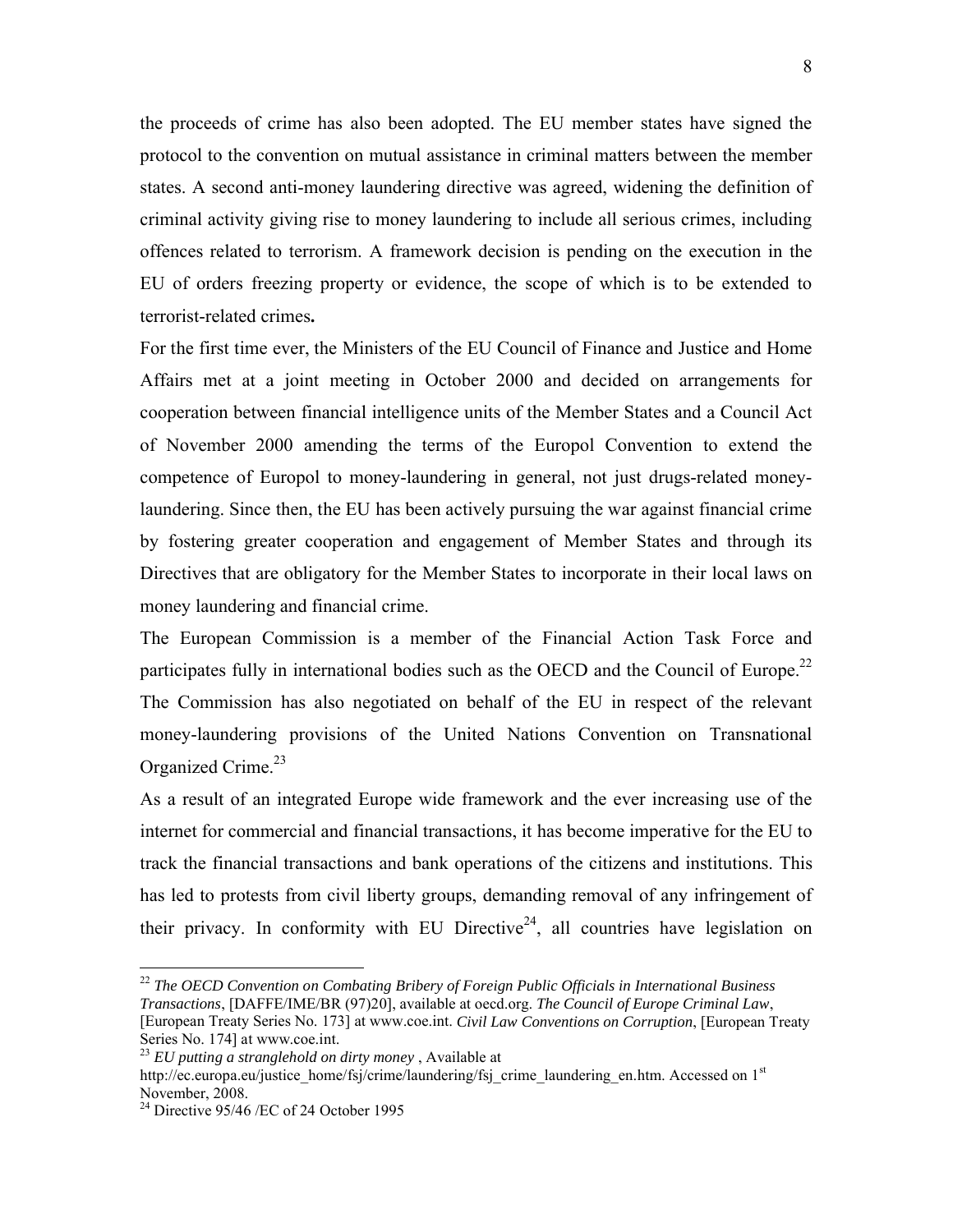personal data protection in place; they also have a supervisory authority in this field, entrusted with ensuring compliance to legislative provisions, which has the appropriate powers.<sup>25</sup>

## **2.3 USA**

Money laundering and crime have had deep roots in the United States of America. The drug culture and the mafia have generated illegal funds which are impossible to calculate. The U.S. has imposed many legislative and regulatory standards to help deter money laundering. The most significant of these are: the Bank Secrecy  $Act^{26}$ ; the Money Laundering Control Act of 1986; the Anti-Drug Abuse Act of 1988; Section 2532 of the Crime Control Act of 1990; Section 206 of the Federal Deposit Insurance Corporation Improvement Act of 1991; the Annunzio-Wylie Anti-Money Laundering  $Act^{27}$ , the Money Laundering Suppression Act of 1994<sup>28</sup> and the Money Laundering and Financial Crimes Strategy Act of 1998.<sup>29</sup>

After the September 11 attack in New York, the US Senate passed the Patriot Act. The official title of the USA PATRIOT Act is "Uniting and Strengthening America by Providing Appropriate Tools Required to Intercept and Obstruct Terrorism (USA PATRIOT) Act of 2001<sup>30</sup>." The purpose of the Act is to deter and punish terrorist acts in the United States and around the world, to enhance law enforcement investigatory tools, and other purposes, some of which include:

- 1. To strengthen U.S. measures to prevent, detect and prosecute international money laundering and financing of terrorism;
- 2. To subject to special scrutiny foreign jurisdictions, foreign financial institutions, and classes of international transactions or types of accounts that are susceptible to criminal abuse;
- 3. To require all appropriate elements of the financial services industry to report potential money laundering; and

<sup>&</sup>lt;sup>25</sup> Report On Confidentiality And Data Protection In The Activity Of FIUs, April 2008. Prepared by the EU Financial Intelligence Units' Platform<br><sup>26</sup> Currency and Foreign Transactions Reporting Act of 1970

<sup>&</sup>lt;sup>27</sup> Title XV of the Housing and Community Development Act of 1992<br><sup>28</sup> Title IV of the Riegle-Neal Community Development and Regulatory Improvement Act of 1994<br><sup>29</sup> Money Laundering: A banker's guide to avoiding problems

December 2002. Washington D.C.

<sup>30</sup> H.R. 3162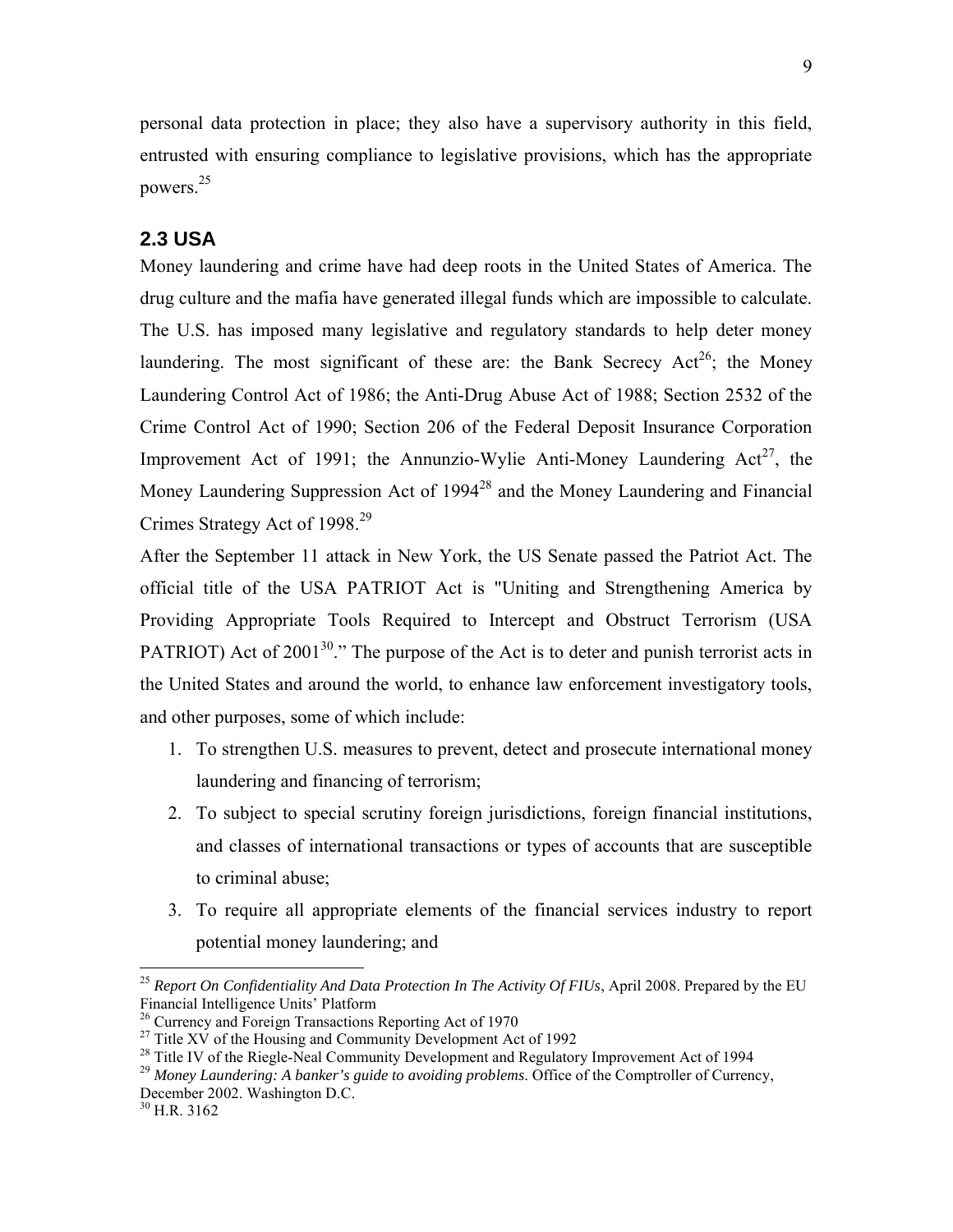4. To strengthen measures to prevent use of the U.S. financial system for personal gain by corrupt foreign officials and facilitate repatriation of stolen assets to the citizens of countries to whom such assets belong. $31$ 

Title III of the Act, titled "International Money Laundering Abatement and Financial Anti-Terrorism Act of 2001," is intended to facilitate the prevention, detection and prosecution of international money laundering and the financing of terrorism. Title III is further divided into three subtitles which deal with strengthening banking rules specifically against money laundering on the international stage, improve communication between law enforcement agencies and financial institutions and currency smuggling and counterfeiting, including quadrupling the maximum penalty for counterfeiting foreign currency.

The Department of Treasury<sup>32</sup>, Department of Justice<sup>33</sup>, Department of Homeland Security<sup>34</sup>, Board of Governors of the Federal Reserve System and the United States Postal Service<sup>35</sup> are together responsible for checking the menace of money laundering and terrorist financing in the United States and abroad.<sup>36</sup>

To be guilty of money laundering under the Money Laundering Control Act, the defendant must act with the intent to (1) promote the carrying on of a specified unlawful activity, (2) engage in tax fraud, (3) conceal or disguise the nature, location, source, ownership or control of the property, or  $(4)$  avoid a transaction reporting requirement.<sup>37</sup> Thus, this section criminalized *smurfing.38*

Treasury and the federal functional regulators have greatly expanded the scope and reach of regulations under the Bank Secrecy Act since Congress passed the USA Patriot Act.<sup>39</sup>

<sup>&</sup>lt;sup>31</sup>Available at http://www.fincen.gov/statutes\_regs/patriot/index.html. Accessed on  $2<sup>nd</sup>$  November, 2008.  $3<sup>2</sup>$  Office of Terrorism and Financial Intelligence, Internal Revenue Service

<sup>&</sup>lt;sup>33</sup> Federal Bureau of Investigation, Drug Enforcement Administration, Criminal Division, National Drug Enforcement Centre, Organized Crime Drug Enforcement Task Force

<sup>&</sup>lt;sup>34</sup> Immigration and Customs Enforcement, Customs and Border Protection

<sup>&</sup>lt;sup>35</sup> United States Postal Inspection Service

<sup>36</sup> *Money Laundering Threat Assessment*, December 2005. 3718 U.S.C. 1956

 $38$ The practice of intentionally structuring transactions to avoid reporting requirements by splitting the total amount of funds available for deposit into amounts below the \$10,000 reporting threshold

<sup>&</sup>lt;sup>39</sup> A Report to Congress In Accordance With § 356(c) of the USA PATRIOT Act, Submitted by the Secretary of the Treasury, the Board of Governors of the Federal Reserve System, The Securities and Exchange Commission, December 31, 2002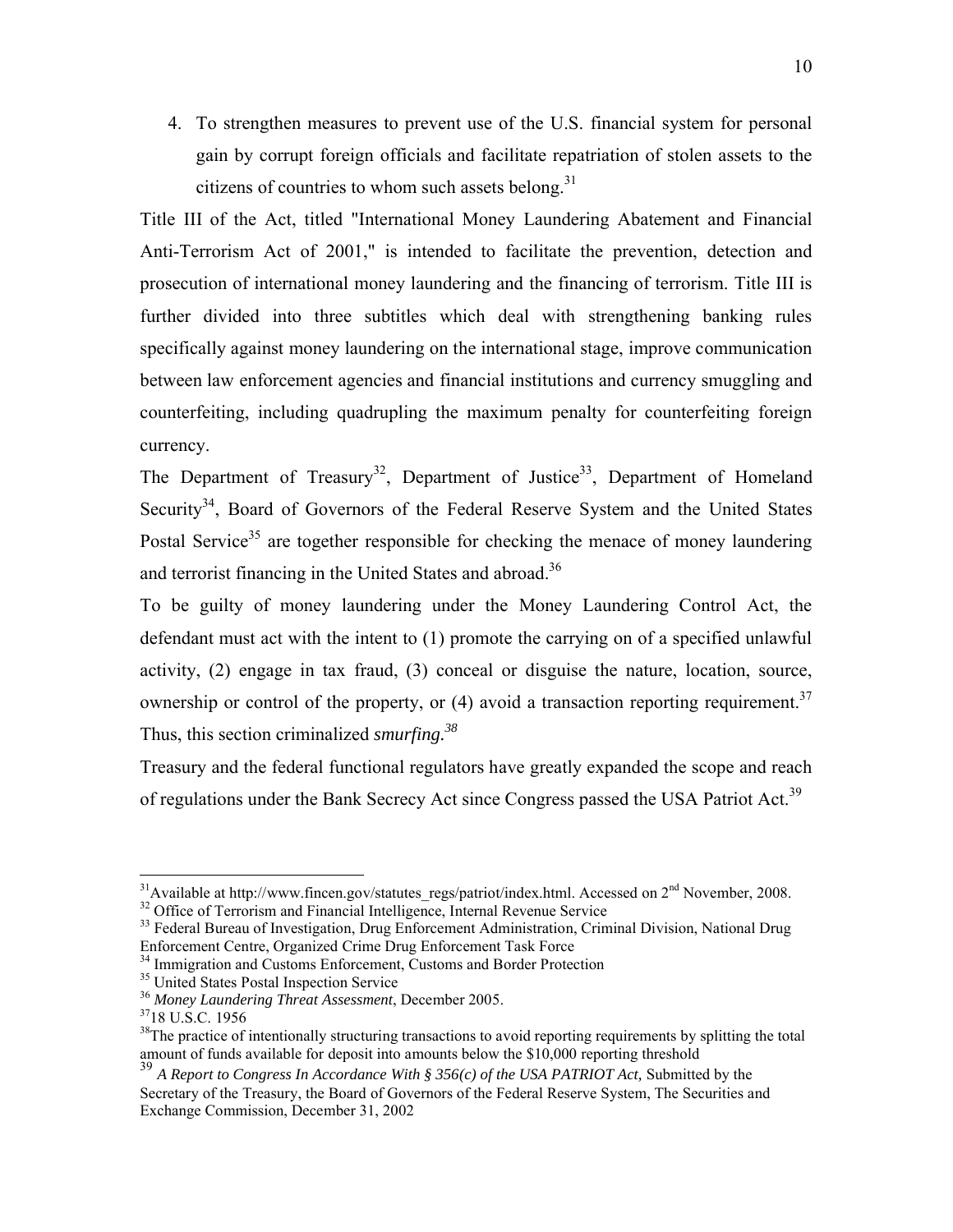Thus, the USA has in place a well organized legal and enforcement mechanism, although the Patriot Act has faced severe criticism for privacy infringement and providing unchecked powers to law enforcement agencies in certain cases.

## **2.4 UK**

Home Office research has estimated that organized crime generates over £20 billion of social and economic harm in the UK each year. This represents not just the cost of prevention and insurance, but the cost of the impact of crime (such as theft or physical harm to victims) and the costs of the response, such as running the criminal justice system. $40$ 

The following forms the current legislative framework in the UK:

1. Money Laundering Regulations 2003: These set out the scope of the regulated sector and the preventive measures that they must take and also the powers of the supervisor for money service businesses and high value dealers;

2. The Proceeds of Crime Act 2002, as amended by the Serious Organized Crime and Police Act 2005: This set out the principal money laundering offences and reporting obligations; and

3. The Terrorism Act 2000 in relation to terrorism financing.

Sections 327 to 340 of the Proceeds of Crime Act 2002, and all of the Money Laundering Regulations upto 2007, is wide-ranging. Concealment encompasses mere concealment of criminal or terrorist property as well as its disguising, converting, transfer and removal,<sup>41</sup> and includes concealing or disguising its nature, source, location, disposition, movement or ownership or any rights with respect to  $it^{42}$ . A person may also be punished for arrangement if he enters into or becomes concerned in an arrangement which he knows or suspects facilitates (by whatever means) the acquisition, retention, use or control of criminal property by or on behalf of another person.<sup>43</sup> This provision is a threat for lawyers and other professionals who act for clients involved in money laundering.Even

<sup>&</sup>lt;sup>40</sup> Money Laundering Regulations 2007: Regulatory Impact Assessment. July 2007<br><sup>41</sup> UK Proceeds of Crime Act. 2002. Section 327(1)

<sup>&</sup>lt;sup>42</sup> UK Proceeds of Crime Act, 2002. Section  $327(3)$ 

 $43$  UK Proceeds of Crime Act, 2002. Section 328(1)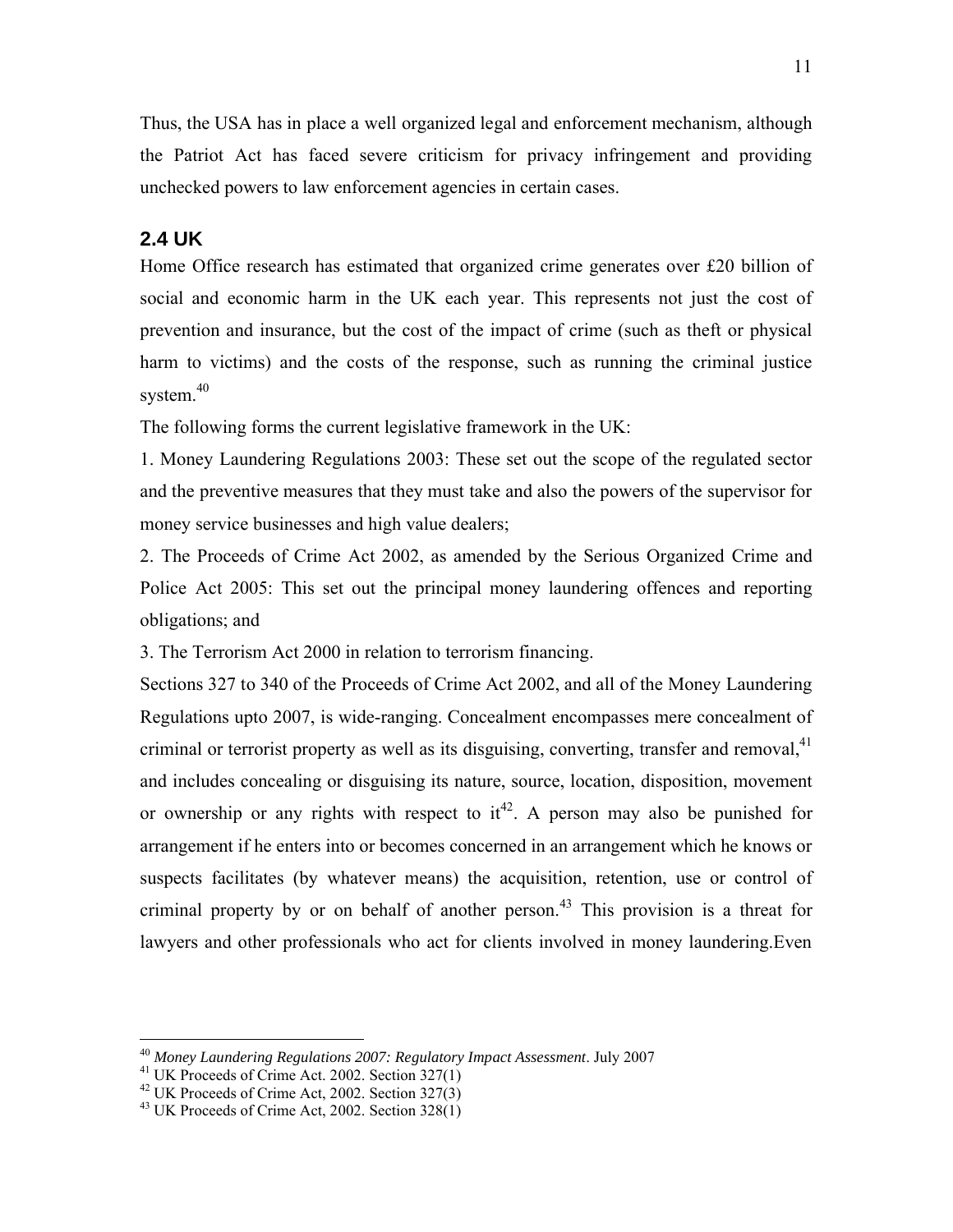acquisition, use or mere possession of criminal property is punishable, with some exceptions such as acquisition for proper consideration, etc.<sup>44</sup>

An important fact in the UK legislation was that the lower limit of the value of a suspicious transaction was not provided, making the law even more rigorous and a problem for the persons and institutions who had to disclose. This provision was relaxed by the Amendment of 2005 to allow banks and financial institutions to proceed with low value transactions involving suspected criminal property without requiring specific consent for every transaction.

There were about 200,000 suspicious activity reports made in the year 2006 and about  $\hat{\mathbf{r}}$ 165m of assets were recovered in 2005.45 The large number of reports has been attributed to the wide range of the Act.

The UK is also under the obligation to update its laws with every EU directive. The Money Laundering Regulations 2007 have been issued, implementing the Directive on the Prevention of Money Laundering and Terrorist Financing (2005/60/EC).

## *3. India:*

 $\overline{a}$ 

India has realized that the threat of money laundering and consequent terrorist financing has strong and surreptitious ties to foreign lands and that with the advancement of technology and development of newer methods of laundering money it is imperative for the government to frame laws and regulatory mechanisms which shall not only check the menace at the domestic level but shall also forge strong ties with foreign countries and organizations. Although a member of the Asia Pacific Group on Money Laundering and of the Egmont Group, India is still not a member of the Financial Action Task Force. It is working towards the membership of the FATF and became an FATF Observer in February  $2007.<sup>46</sup>$ 

The Prevention of Money Laundering Bill 1998 was introduced in the Parliament on  $4<sup>th</sup>$ August, 1998. The Bill was referred to the Standing Committee on Finance, which

<sup>44</sup> UK Proceeds of Crime Act, 2002. section 329

<sup>45</sup> Page 8, *Money Laundering Regulations: RIA* July,2007 <sup>46</sup>*Member Countries and Observers FAQ*. Available at - http://www.fatf-

gafi.org/document/5/0,3343,en\_32250379\_32236869\_34310917\_1\_1\_1\_1,00.html. Accessed on 25<sup>th</sup> October, 2008.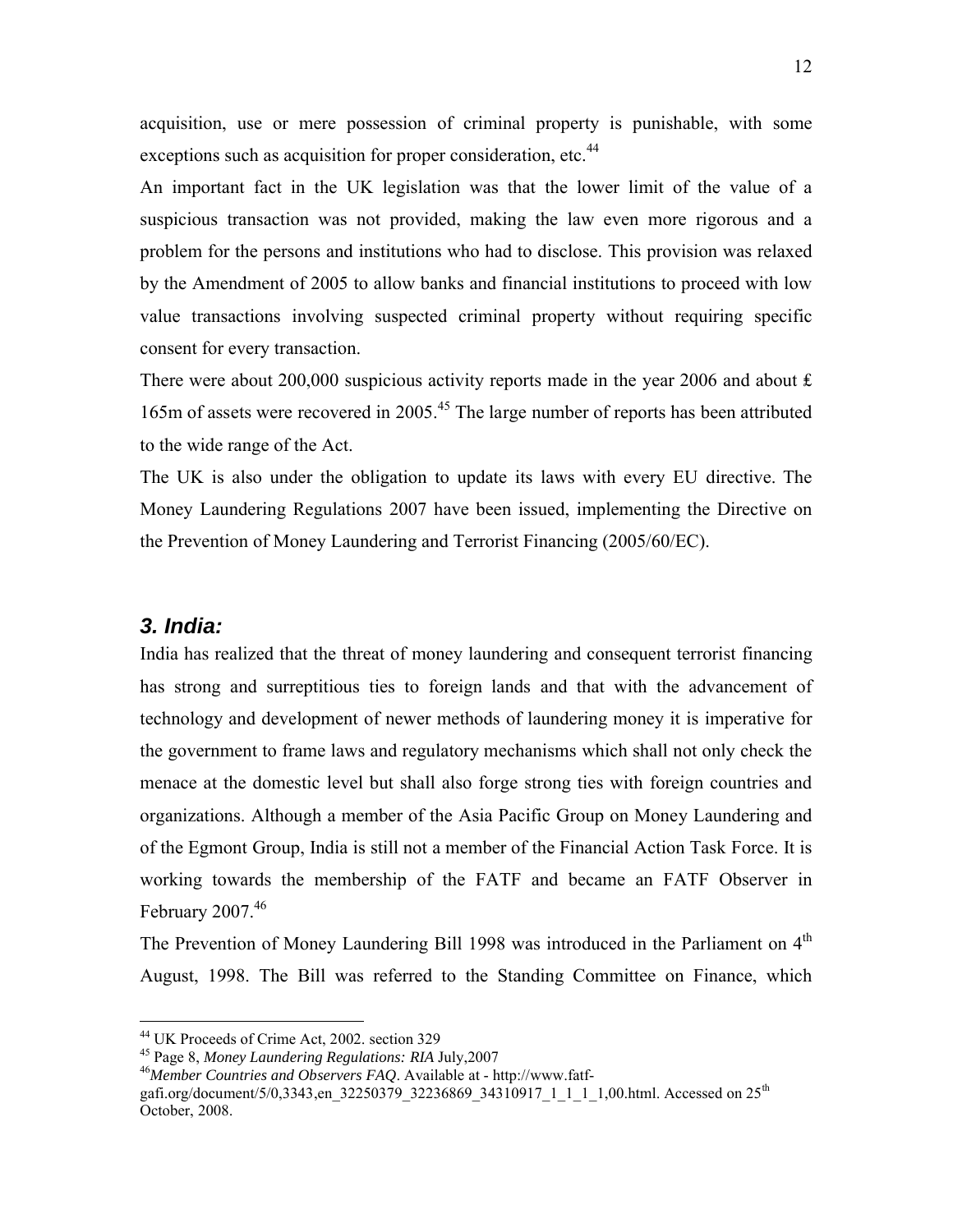presented its report on the  $4<sup>th</sup>$  of March, 1999 to Lok Sabha. After incorporating the recommendations of the Standing Committee, the Government introduced the Bill in October 1999. It received the assent of the President and became Prevention of Money Laundering Act, 2002 (PMLA) on  $17<sup>th</sup>$  January 2003. It came into force with effect from July 1, 2005.

The Preamble states the Object of the Act as, "*An Act to prevent money-laundering and to provide for confiscation of property derived from, or involved in, money-laundering and for matters connected therewith or incidental thereto."*

#### **3.1 Provisions**

#### *A. Definition of Money Laundering and Punishment:*

Section 3 of the PMLA, 2002 defines Money Laundering as *whosoever directly or indirectly attempts to indulge or knowingly assists or knowingly is a party or is actually involved in any process or activity connected with the proceeds of crime and projecting it as untainted property shall be guilty of offence of money laundering.*

Section 4 provides that the punishment for anyone found guilty under Section 3 shall be rigorous imprisonment of not less than 3 years, extendable up to 7 years, and a fine up to Rupees 5 lakhs. The proviso to the section states that in case money-laundering relates to any offence specified under Paragraph 2 of Part A of the Schedule, the imprisonment term shall be extendable up to 10 years.

#### *B. Scheduled Offences*:

 $\overline{a}$ 

The Schedule to the Act consists of 2 Parts, A & B. Part A is further divided into 2 Paragraphs<sup>47</sup> and Part B is divided into 5 Paragraphs<sup>48</sup>. Each of the Paragraphs relate to offences under the various Acts which prevent different criminal activities. Any offence of money laundering shall be deemed to be a more serious offence if it is proceed of any of the criminal activities mentioned in the Schedule. An important point here is that an

<sup>&</sup>lt;sup>47</sup> Para 1: Offences under the Indian Penal Code,  $\frac{1}{2}$  121 and 121A. Para 2: Offences under the Narcotic Drugs and Psychotropic Substances Act, 1985.

<sup>48</sup> Para 1: IPC, § 302, 304, 307, 308, etc. For full list refer to the Act. Available at http://fiuindia.gov.in Para 2: Arms Act, 1959, Para 3: Wildlife Protection Act, 1972, Para 4: Immoral Traffic Prevention Act, 1956, Para 5: Prevention of Corruption Act, 1988.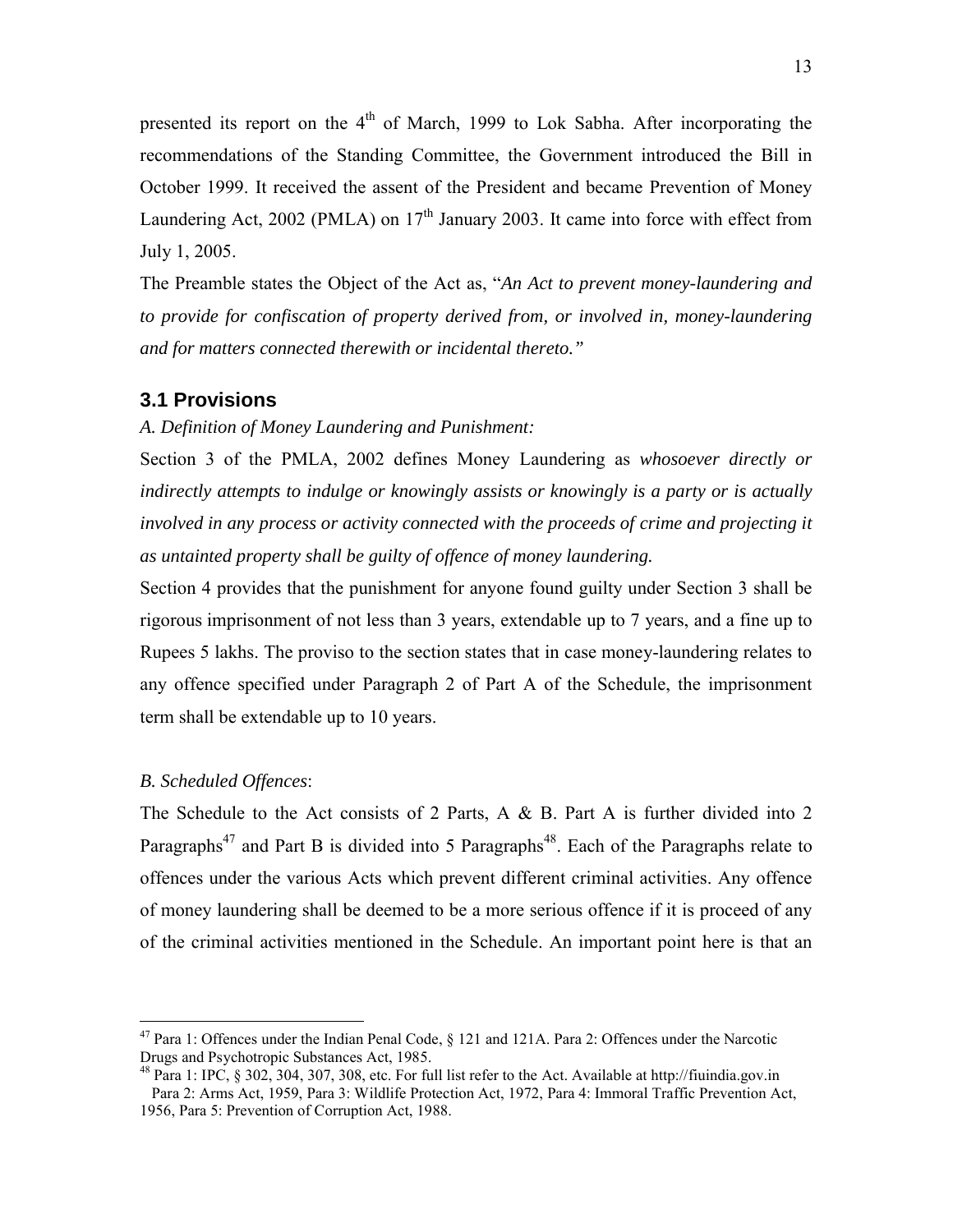offence shall be only be recognized under Part B, if the total value involved is equal to or greater than Rupees 30 lakhs.<sup>49</sup>

## *C. Other Regulatory Provisions:*

- 1. *Establishment of Adjudicating Authority*: Section 6 empowers the Central Government to appoint, by notification, one or more persons not below the rank of Joint Secretary to the Government of India as Adjudicating Authority to perform functions as mentioned in section 8 of the Act.
- 2. *Obligations of Banking Companies, Financial Institutions and Intermediaries*: Chapter IV of the Act requires every banking company, financial institution and intermediary to maintain a record of all transactions and report to the FIU all information relating to:
	- All cash transactions of the value of more than rupees ten lakhs or its equivalent in foreign currency;
	- All series of cash transactions integrally connected to each other which have been valued below rupees ten lakhs or its equivalent in foreign currency where such series of transactions have taken place within a month;
	- All cash transactions where forged or counterfeit currency notes or bank notes have been used as genuine or where any forgery of a valuable security or a document has taken place facilitating the transactions<sup>50</sup>;
	- All suspicious transactions whether or not made in cash.
- 3. *Establishment of Appellate Tribunal*: Chapter VI provides for the establishment of Appellate Tribunal to hear appeals against the orders of the Adjudicating Authority.<sup>51</sup>

The Supreme Court recently heard a writ petition on the Constitutional validity of various sections of the Act, including Section 30 which deals with the constitution of the Appellate Tribunal and the selection committee.<sup>52</sup> It was argued by the

 $49$  Section 2(y)(ii) of the PMLA, 2002.

 $^{50}$  Modified by Notification No. 4/2007 dated 24-05-2007<br><sup>51</sup> Section 25

<sup>52</sup> Pareena Swarup v. Union of India, 2008 INDLAW SC 1629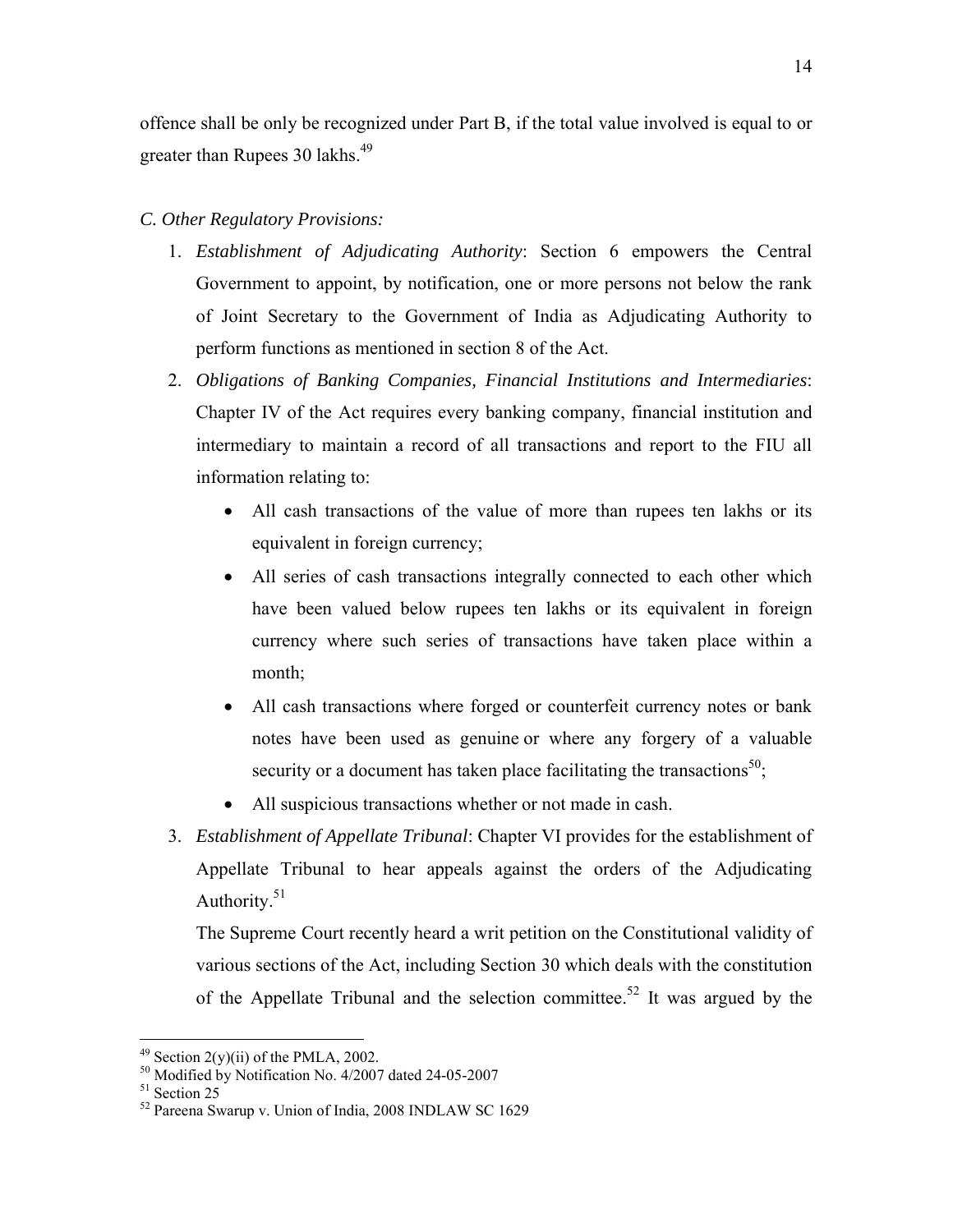petitioners that the method of selection and constitution of the Appellate Tribunal and the Adjudicating Authority was such that it violated the freedom of judiciary, the Theory of Checks and Balances and the Theory of Separation of Powers. The Supreme Court directed the government to make suitable amendments to the Appellate Tribunal Rules, 2007.

*4. Establishment of Special Courts*: Sections 43 to 47 deal with provisions relating to Special Courts. The government is empowered to designate one or more Courts of Sessions as Special Courts, for trial of offence punishable under Section 4.

#### **3.2 International Obligations under PMLA, 2002:**

*Section 56*: Empowers the government to enter into an agreement with the government of any country for enforcing the provisions of the Act and for exchange of information of any offence the Act.

*Section 58*: It provides for assistance to contracting states upon receiving a request for investigation into an offence or proceedings under the Act from a contracting state. Such request is forwarded by the Central Government to the Special Court or suitable authority for execution.

*Section 59*: Sub-section (1) provides for serving of summons and processes by the Special Court to persons in contracting states. Similarly, Sub-section (2) provides for execution of summons and processes in India, served by courts of contracting states.

*Section 60*: Sub-section (1) provides for attachment of property, by the order of the Director, when the property is or suspected to be in a contracting state. The Director shall issue a letter of request to the authorized court in such a state for execution of such order. Likewise, when a letter of request is received by Central Government, from a contracting state, for attachment of property in India it shall be forwarded to the Director for execution.

#### **3.3 Financial Intelligence Unit:**

A financial intelligence unit (FIU) is a central agency of a government that: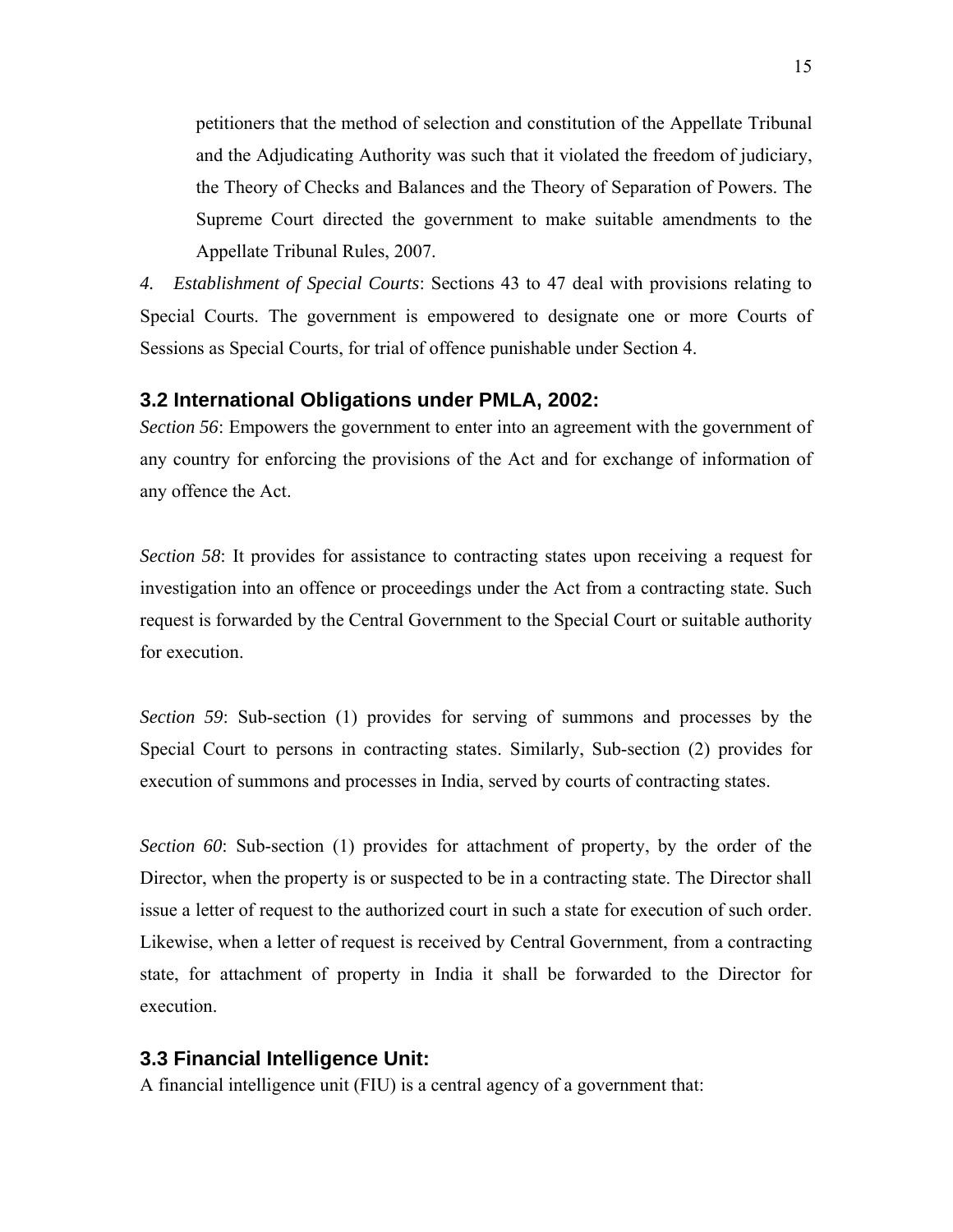- 1. receives financial information pursuant to country's anti-money laundering laws
- 2. analyzes and processes such information and
- 3. Disseminates the information to appropriate national and international authorities, to support anti-money laundering efforts.<sup>53</sup>

FIU- IND is the central national agency of India responsible for receiving, processing, analyzing and disseminating information relating to suspect financial transactions. FIU-IND is also responsible for coordinating and strengthening efforts of national and international intelligence, investigation and enforcement agencies in pursuing the global efforts against money laundering and related crimes.<sup>54</sup> Thus, the role of the FIU-IND is basically that of an intermediary between banks, financial institutions, etc and the government regulatory agencies such as the RBI, SEBI, etc. Its purpose is to receive and disseminate information and to perform such other tasks, as prescribed by the Act.

FIU-IND is a multi disciplinary body with a sanctioned strength of 43 personnel. These are being inducted from different organizations namely Central Board of Direct Taxes (CBDT), Central Board of Excise and Customs (CBEC), Reserve Bank of India (RBI), Securities Exchange Board of India (SEBI), Department of Legal Affairs and Intelligence agencies.<sup>55</sup>

The Director, FIU-IND, has been vested with certain powers by the Act, under Sections 13 and 17. These are the power to impose fine in case of failure to disclose under Section 12 and the power of search and seizure of property suspected to be a proceed of crime or related to any criminal activity respectively.

Ever since its inception, the primary objectives of the FIU have been to educate the people and the persons who are responsible for disclosure under the Act and to disseminate the intelligence to the other regulatory bodies. The FIU also desired that maximum reports be received in the electronic format so as to make handling and dissemination easier. During the year 2006-2007, the agency received 2.1 million cash transaction reports and 817 Suspicious Transaction Reports. Out of these, about 96.2% of the reports were received in the electronic format.<sup>56</sup> The first Annual Report of the FIU-

<sup>53</sup>For details, see: http://fiuindia.gov.in/faq-roleoffiu.htm

<sup>&</sup>lt;sup>54</sup> For details, see: http://fiuindia.gov.in/faq-roleoffiu.htm

<sup>55</sup> For details, see: http://fiuindia.gov.in/about-organization.htm

<sup>56</sup> FIU-IND Annual Report 2006-2007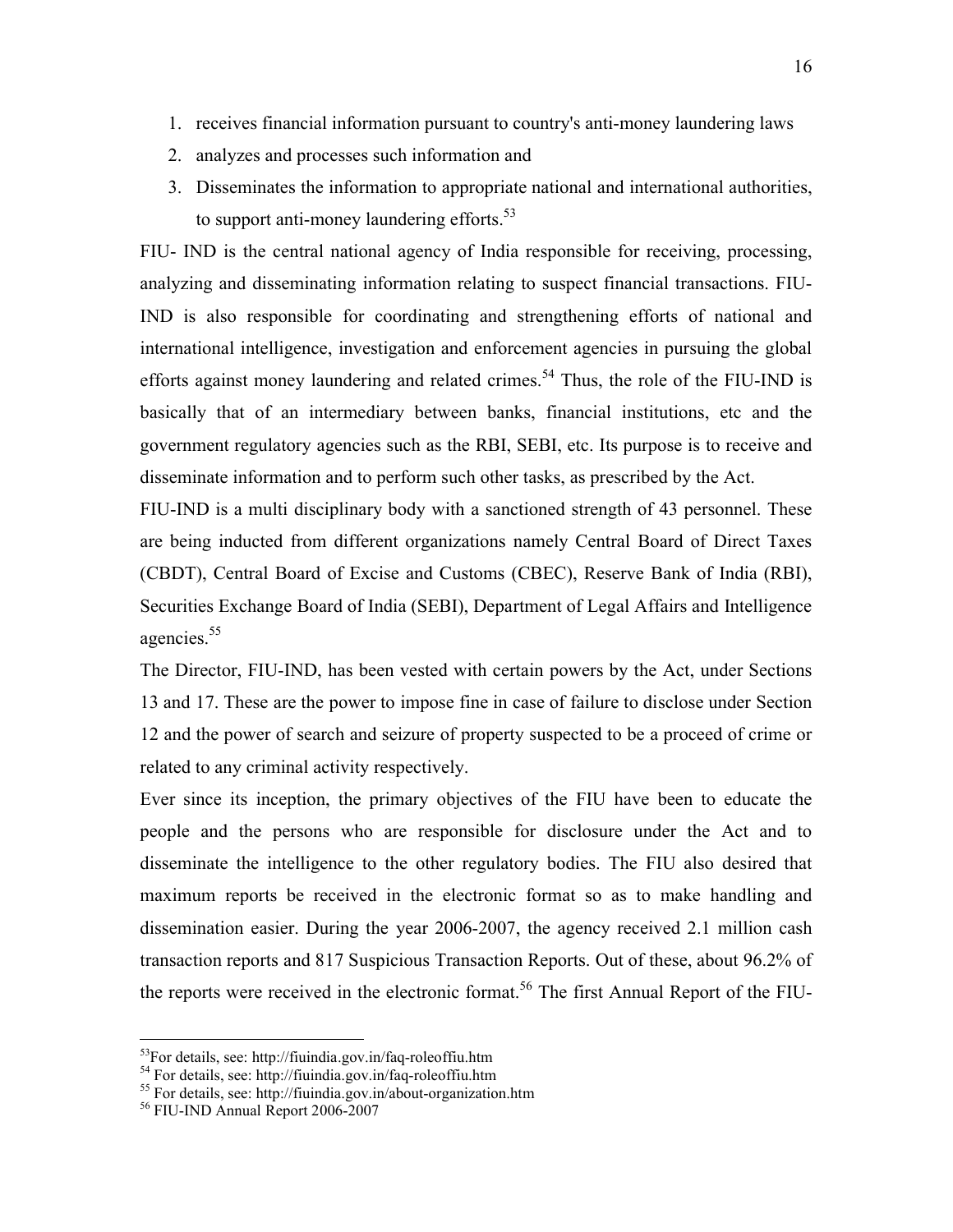IND was released in June, 2007 and deals in detail with the role and achievements of the agency in the one year of its operation.

Another important task before the agency is to forge ties with other FIUs and acquire membership of the FATF. India became a member of the Egmont Group in May 2007 and is seen as major achievement.

## **3.4 Amendment:**

 $\overline{a}$ 

There has been much concern about the terror funds coming into country. In addition to that it is also widely believed that the stock market can also be potential investment destination for terrorist groups. In absence of the adequate laws and enforcement mechanism in place, it is difficult to trace the source of money coming into the country and going outside from the country. Given the above context, anti money laundering laws and regulations assumes utmost significance. $57$ 

Minister of State for Finance, Pawan Kumar Bansal, on Friday (17 October, 2008) tabled a bill to amend the Prevention of Money Laundering Act, 2005 (PMLA) in Rajya Sabha.<sup>58</sup> The following are some of the highlights of the Bill and the changes it will bring about once enforced:

- 1. Payment gateways such as Visa and Master Card, money changers, money transfer service providers like Western Union Money Transfer, and casinos will come under the purview and face mandatory reporting obligations.
- 2. The bill incorporates provisions to combat financing of terrorism and it introduced a new category of offences which have cross-border implications.
- 3. The provisional attachment of property shall be increased from 90 to 150 days.
- 4. The legislation has also empowered the Enforcement Directorate to search premises immediately after the offence is committed. This bill also enables the Central Government to return the confiscated property to requesting country in order to implement the provisions of UN Convention Against Corruption.<sup>59</sup>
- 5. New offences have been added to Part A and Part B of the Schedule.

<sup>57</sup>*PREVENTION OF MONEY LAUNDERING (AMENDMENT) BILL, 2008: AN ANALYSIS*, Manish Jain and Vikas Jain. Available at http://www.taxmann.net/WhatnewNews/article2310\_2.pdf <sup>58</sup> *Anti-money-laundering Bill introduced*, Sandeep Joshi. Available at

http://www.hindu.com/2008/10/18/stories/2008101859841600.htm. Saturday, Oct 18, 2008 <sup>59</sup> *PREVENTION OF MONEY LAUNDERING (AMENDMENT) BILL, 2008: AN ANALYSIS*, Manish Jain and Vikas Jain. Available at http://www.taxmann.net/WhatnewNews/article2310\_2.pdf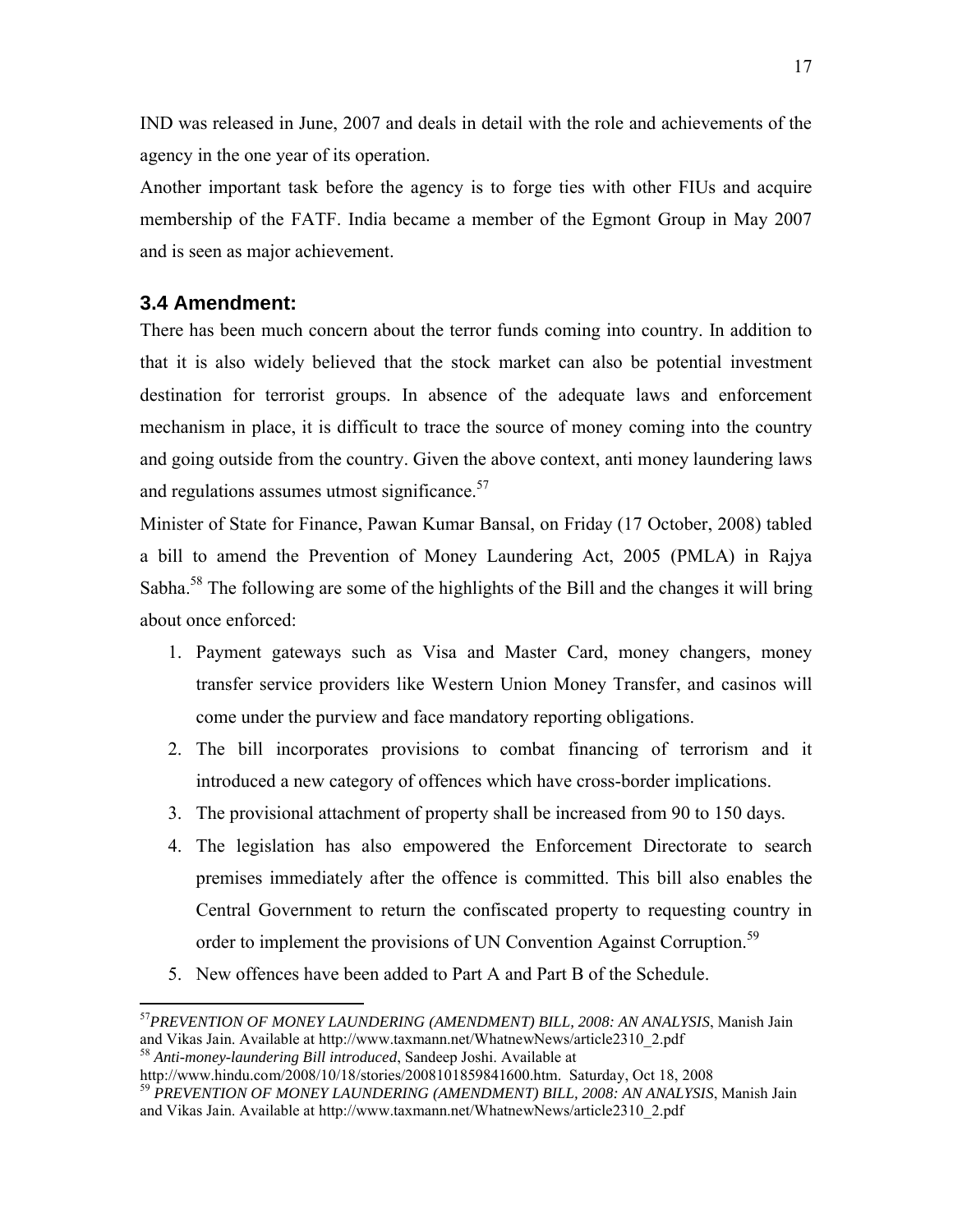## *4. CRITICISM AND CONCLUSION:*

Rapid developments in financial information, technology and communication allow money to move anywhere in the world with speed and ease. This makes the task of combating money-laundering more urgent than ever.<sup>60</sup> Financial Intelligence Units play a leading role in any anti-money laundering regime as they are generally responsible for receiving, processing and analyzing reports made by financial institutions or other entities according to the requirements of domestic anti-money laundering laws and regulations.

The threat of money laundering as a tool to finance terrorism has made it a direct threat to world peace and the onus lies upon the governments and FIUs of the world to develop better regulatory and physical barriers to prevent any such practices.

The aim of the paper was to study, critically, the Prevention of Money Laundering Act 2002. India has fulfilled its international obligations by setting up a legal and regulatory framework against money laundering and terrorist financing.<sup>61</sup> The FIU-IND is actively pursuing its cause and the First Annual Report of 2007 is an evidence of the same. But there are challenges and milestones ahead.

The use of the internet and online banking has made it an uphill task for banking companies to track the ever increasing volume of transactions carried out over the internet. They also risk facing privacy law violation issues as the banking and monetary transaction of each and every individual and organization is put up in the public domain and is susceptible to misuse.

Terrorist financing is another major hurdle that seems almost impossible to track and apprehend since most of these transactions are in cash and no banks are involved in the process. The Prevention of Money Laundering Rules has been amended to include financing of activities related to terrorism under "suspicious transactions", and the Amendment Bill of 2008 also seeks to include terrorist financing in its purview.

The FIU-IND aims to create greater awareness among the people and organizations and does this by organizing workshops, conferences and seminars on the subject. FIU-IND

<sup>60</sup> *Money-Laundering and Globalization*, Available at http://www.unodc.org/unodc/en/moneylaundering/globalization.html

 $<sup>61</sup>$ Political Declaration and Global Programme of Action, annexed to the resolution S-17/2 was adopted by</sup> the General Assembly of the United Nations at its seventeenth special session on  $23<sup>rd</sup>$  February, 1990; and the Political Declaration adopted by the Special Session of the United Nations General Assembly held on 8th to 10th June, 1998 calls upon the Member States to adopt national money laundering legislation and programme.